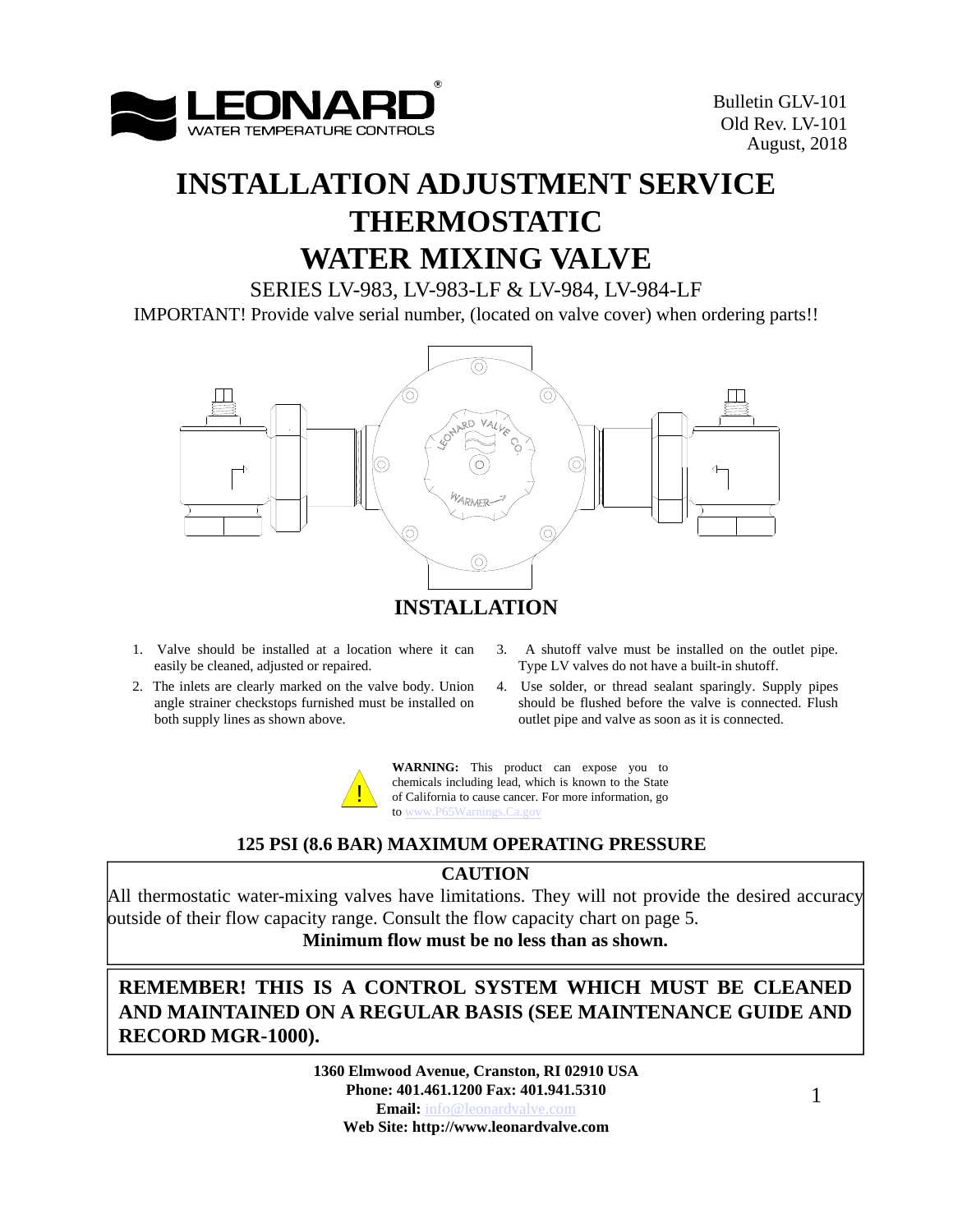## **INSTALLATION REQUIRED METHODS OF PIPING LV SERIES**

#### **METHOD #1**

Required when **TEMPERED WATER** is **NOT CIRCULATED.** Only the hot water supply to the mixing valve can be circulated with this piping arrangement.FIXTURES SUPPLIED BY TEMPERED WATER



#### **METHOD W**

CIRCULATE HOT WATER FROM END OF LINE BACK TO TANK

Required when **TEMPERED WATER IS CIRCULATED.**



## **OPERATION**

- **1. Verify that the temperature of the hot water source is properly set and maintained. Shutoff and isolate the circulator pump.**
- **2. Loosen LTR set screw located on temperature adjustment knob with allen wrench.**
- **3. Turn on enough fixtures to flow approximately 10 GPM, turn knob clockwise until it stops (full cold) then counterclockwise until it stops (full hot), three times to exercise the thermostatic element.**
- **4. Set mixing valve to the desired temperature, (See warning tag for temperature set point). Tighten LTR set screw.**
- **5. Shut off all fixtures. Setup is complete.**
- **6. Turn on circulator. With all fixtures still off, (no water flowing) observe the circulation temperature until it stabilizes.**
- **7. If temperature rises, close balance valve until desired temperature is reached**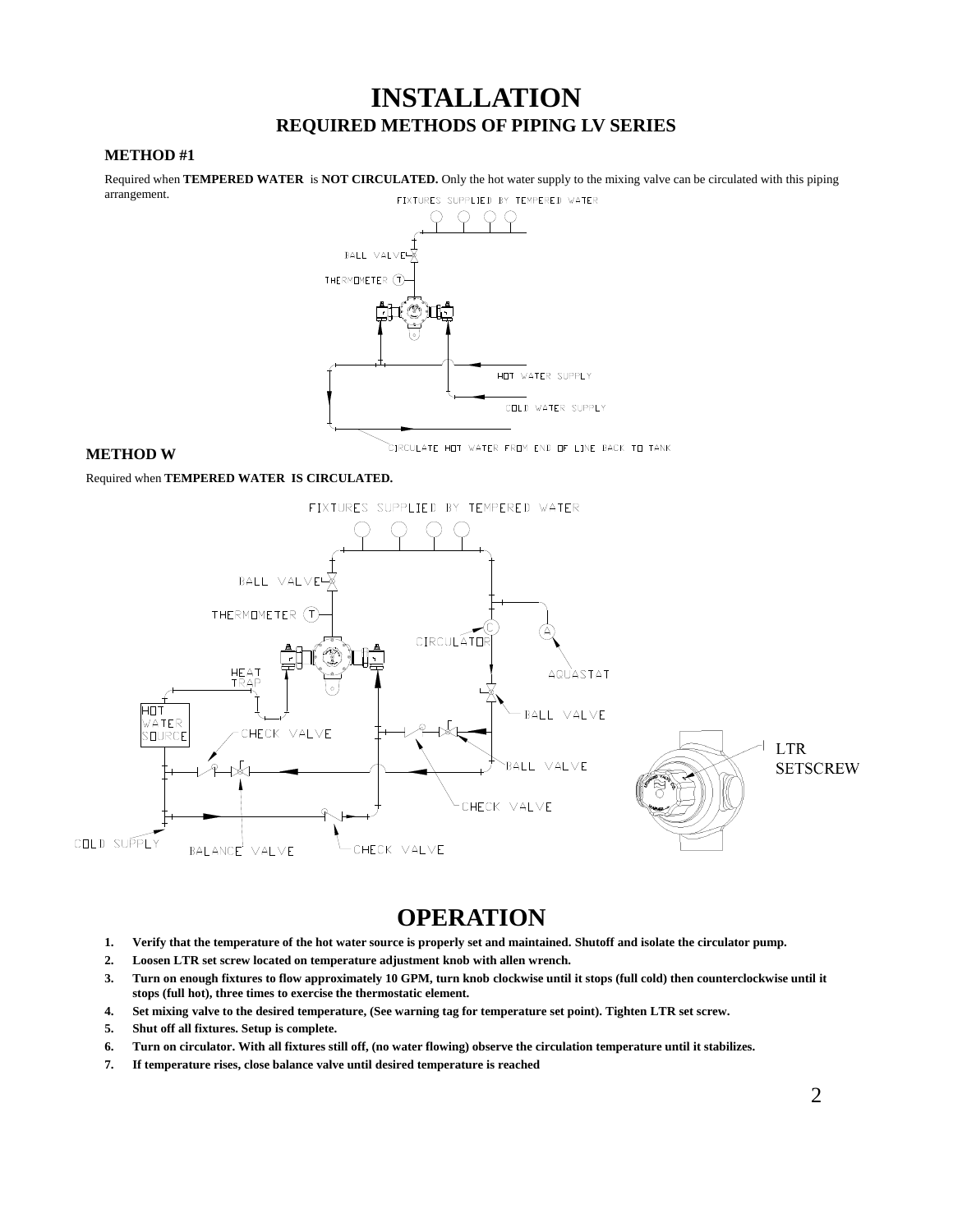# INSTALLATION CONTINUED

| <b>WARNING</b>                                                            |                                                                                             |
|---------------------------------------------------------------------------|---------------------------------------------------------------------------------------------|
| <b>WARNING!</b> This Thermostatic Mixing Valve has an Locking             | The LTR is factory set at approximately $120^{\circ}F(49^{\circ}C)$ with an                 |
| Temperature Regulator (LTR) which must be checked. If the temperature     | incoming                                                                                    |
| is too high, the installer <b>MUST RESET</b> this adjustment immediately. | hot water supply temperature of 150 $\degree$ F (65 $\degree$ C) If the incoming hot water  |
| Always check the temperature of the mixed water after installation.       | supply for your installation is higher than $150^{\circ}F(65^{\circ}C)$ , the valve may     |
| Excessively hot water is <b>DANGEROUS</b> AND MAY CAUSE                   | deliver water in excess of $120^{\circ}$ F (49) $^{\circ}$ and the LTR <b>MUST BE RESET</b> |
| <b>SCALDING!</b>                                                          | <b>BY THE INSALLER.</b>                                                                     |

# SERVICE

Leonard Type LV Thermostatic Water Mixing Valves are simple in design and may be easily cleaned, adjusted and repaired. If the installation is accessible, servicing may be completed without disconnecting the valve.

**NOTE:** Thermostatic Water Mixing Valves are REGULATING mechanisms, which must be regularly maintained to provide best performance. Frequency of cleaning depends on quality of local water conditions and usage. (See Maintenance Guide and Record MGR-1000).

| <b>ITEM:</b>                      | <b>PROBLEM:</b>                                                                                                                  | LV983 SERIAL #<br><b>LV983000001 THRU</b><br>LV983000009 | LV983 SERIAL #<br><b>LV983000010 AND</b><br><b>ABOVE</b> | <b>RECOMMENDED REPAIR</b><br>KITS:<br><b>LV984</b> |  |  |
|-----------------------------------|----------------------------------------------------------------------------------------------------------------------------------|----------------------------------------------------------|----------------------------------------------------------|----------------------------------------------------|--|--|
| PACKINGS &<br><b>GASKETS</b>      | Leak at stem.<br>1.<br>Leak between valve cover and<br>2.<br>base.                                                               | <b>KIT 1/XL150</b>                                       | <b>KIT 1/XL150</b>                                       | <b>KIT 1/XL150</b>                                 |  |  |
| <b>SHUTTLE</b><br><b>ASSEMBLY</b> | 3. Valve delivers either all hot or<br>all cold water, or will not mix<br>consistently.                                          | <b>KIT R/LV984</b>                                       | <b>KIT R/LV984</b>                                       | KIT R/LV984                                        |  |  |
| <b>CHECKSTOPS</b>                 | Hot water bypass into cold<br>4.<br>line.<br>Supplies cannot be shut off<br>5.<br>completely.<br>Leak at checkstop bonnet.<br>6. | <b>KIT 4/984</b>                                         | <b>KIT 2/50</b>                                          | <b>KIT 4/984</b>                                   |  |  |

#### **TROUBLESHOOTING INSTRUCTIONS**

## **REMEMBER! THIS IS A CONTROL DEVICE WHICH MUST BE CLEANED AND MAINTAINED ON A REGULAR BASIS. (SEE MAINTENANCE GUIDE AND RECORD, MGR-1000).**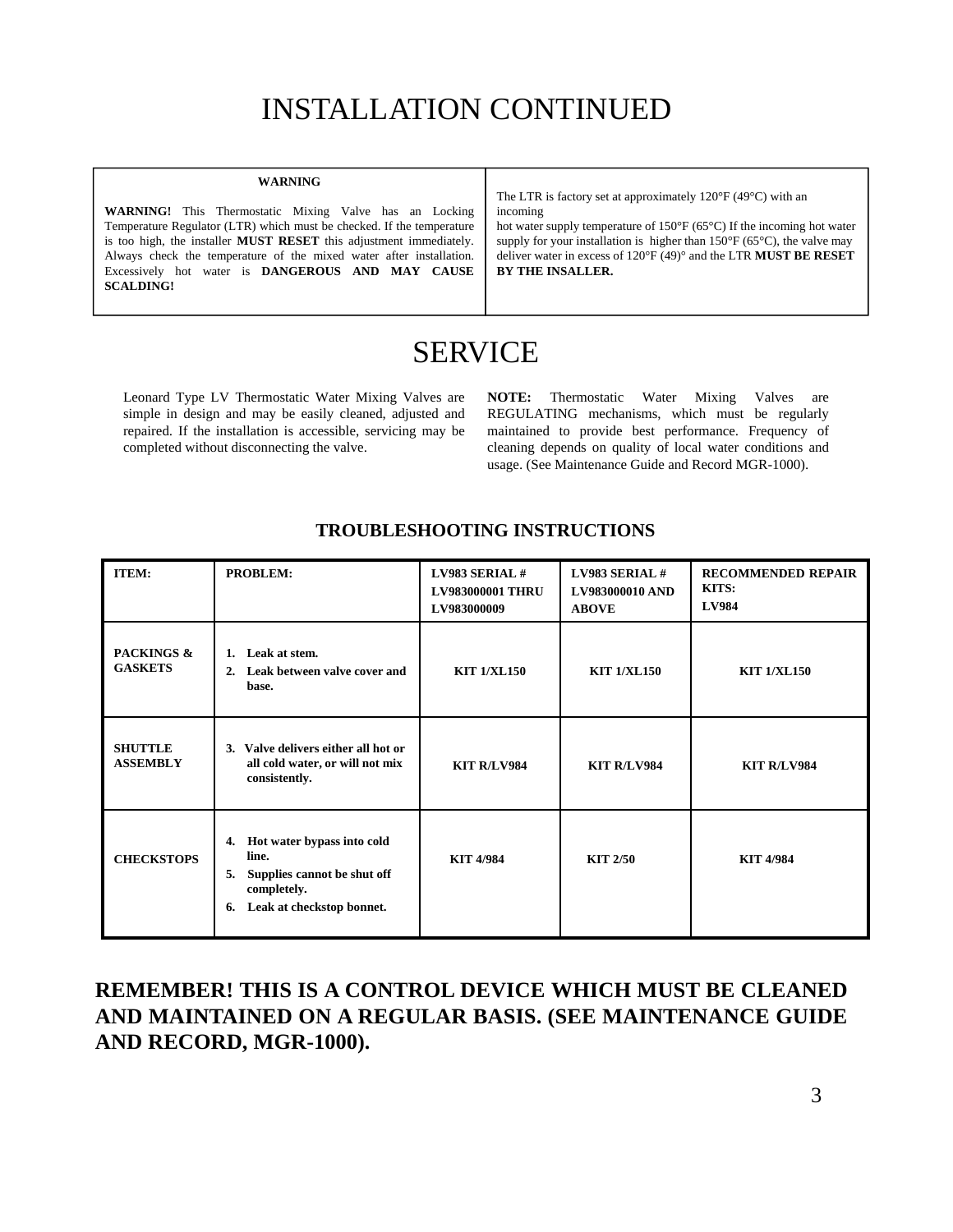

| <b>ITEM#</b>            | <b>DESCRIPTION</b>                      | QTY.                              | PART # / KIT #           |  |  |
|-------------------------|-----------------------------------------|-----------------------------------|--------------------------|--|--|
| $\mathbf{1}$            | SPRING, RETURN                          | 1                                 | KIT R/LV984              |  |  |
| $\overline{2}$          | O-RING, LOWER SHUTTLE                   | 1                                 | KIT 1/XL150, KIT R/LV984 |  |  |
| 3                       | O-RING, UPPER SHUTTLE                   | 1                                 | KIT 1/XL150, KIT R/LV984 |  |  |
| $\overline{\mathbf{4}}$ | SHUTTLE ASSEMBLY                        | 1<br>KIT R/LV984                  |                          |  |  |
| 5                       | <b>RETAINING RING, COVER</b>            | 1                                 | 7611, KIT R/LV984        |  |  |
| 6                       | O'RING, COVER                           | 1                                 | KIT 1/XL150, KIT R/LV984 |  |  |
| $\overline{7}$          | O'RING, STEM                            | 1                                 | KIT 1/XL150, KIT R/LV984 |  |  |
| 8                       | STEM ASSEMBLY (DO NOT REMOVE SNAP RING) | 1                                 | 771800                   |  |  |
| 9                       | <b>COVER</b>                            | 1                                 | 7762                     |  |  |
| 10                      | <b>KNOB ASSEMBLY</b>                    | 1                                 | 764300                   |  |  |
| 11                      | LOWER STEM & PACKING                    | $\overline{2}$                    | KIT 4/984                |  |  |
| 12                      | <b>SCREEN</b>                           | $\overline{2}$                    | KIT 4/984                |  |  |
| 13                      | SPRING, CHECK                           | $\overline{2}$                    | KIT 4/984                |  |  |
| 14                      | O-RING, BONNET                          | $\overline{2}$                    | KIT 4/984                |  |  |
| 15                      | O-RING. UPPER STEM                      | $\overline{2}$                    | KIT 4/984                |  |  |
| 16                      | STEM, UPPER CHECK                       | $\overline{c}$                    | 1761                     |  |  |
| 17                      | CHECK BONNET                            | $\overline{2}$                    | 1786                     |  |  |
| 18                      | <b>SWIVEL</b>                           | $\overline{2}$                    | 1705                     |  |  |
| 19                      | SWIVEL NUT                              | $\overline{2}$                    | 4611                     |  |  |
| 20                      | PACKING, STRAINER CAP                   | $\overline{2}$<br>014, KIT 2/50   |                          |  |  |
| 21                      | <b>SCREEN</b>                           | $\overline{2}$                    | 013, KIT 2/50            |  |  |
| 22                      | LOWER STEM & PACKING                    | $\overline{2}$                    | 03, KIT 2/50             |  |  |
| 23                      | SPRING, CHECK                           | $\overline{2}$                    | 011, KIT 2/50            |  |  |
| 24                      | $\overline{2}$<br>PACKING, BONNET       |                                   | 05, KIT 2/50             |  |  |
| 25                      | O'RING, UPPER STEM                      | $\overline{2}$<br>MU-5A, KIT 2/50 |                          |  |  |
| 26                      | STEM, UPPER CHECK                       | $\overline{2}$                    | MU-4A                    |  |  |
| 27                      | <b>BONNET</b>                           | $\overline{2}$                    | 2                        |  |  |
| 28                      | <b>STRAINER CAP</b>                     | $\overline{2}$                    | 6                        |  |  |

4